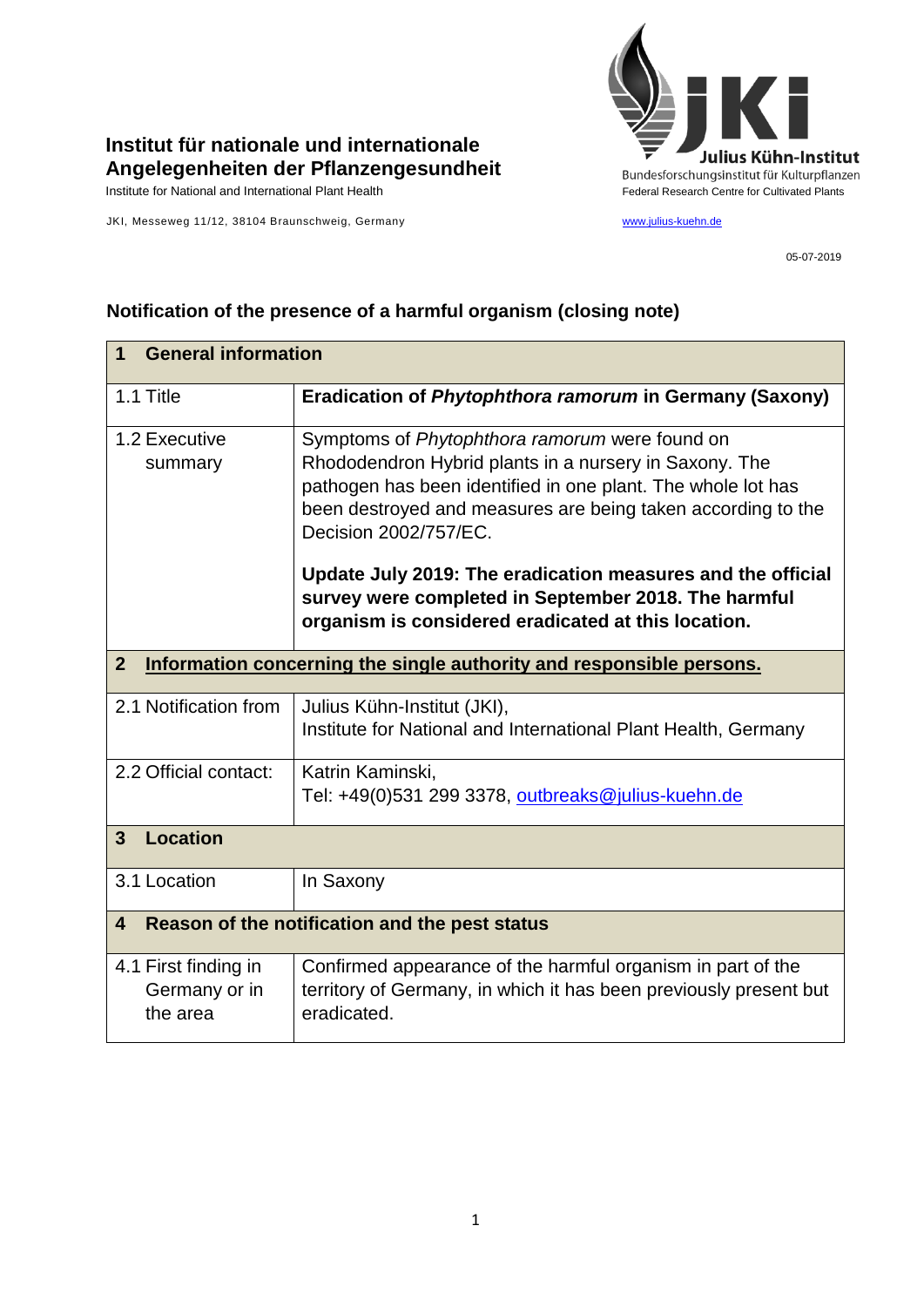| 4.2 Pest status of the area where the<br>harmful organism has been found<br>present, after the official<br>confirmation.              | Update July 2019: Absent, pest found<br>present but eradicated                                               |
|---------------------------------------------------------------------------------------------------------------------------------------|--------------------------------------------------------------------------------------------------------------|
| 4.3 Pest status in Germany before the<br>official confirmation of the presence,<br>or suspected presence, of the<br>harmful organism. | Present, few occurrences                                                                                     |
| 4.4 Pest status in Germany after the<br>official confirmation of the presence<br>of the harmful organism.                             | Present, few occurrences                                                                                     |
| Finding, sampling, testing and confirmation of the harmful organism.<br>5                                                             |                                                                                                              |
| 5.1 How the presence or appearance of<br>the harmful organism was found.                                                              | Phytosanitary inspection                                                                                     |
| 5.2 Date of finding:                                                                                                                  | 12 June 2018                                                                                                 |
| 5.3 Sampling for laboratory analysis.                                                                                                 | 12 June 2018                                                                                                 |
| 5.4 Date of official confirmation of the<br>harmful organism's identity.                                                              | 2 July 2018                                                                                                  |
| Infested area, and the severity and source of the outbreak in that area.<br>6                                                         |                                                                                                              |
| 6.1 Size and delimitation of the infested<br>area.                                                                                    | One lot of 1,500 Rhododendron plants                                                                         |
| 6.2 Characteristics of the infested area<br>and its vicinity.                                                                         | Open air - production area: nursery                                                                          |
| 6.3 Infested plant(s), plant product(s)<br>and other object(s).                                                                       | 1 Rhododendron Hybrid plant, plants for<br>planting                                                          |
| 6.4 Severity of the outbreak.                                                                                                         | 8 plants showed symptoms but<br>P. ramorum could be detected in 1 plant<br>only.                             |
| 6.5 Source of the outbreak                                                                                                            | unknown                                                                                                      |
| $\overline{7}$<br><b>Official phytosanitary measures.</b>                                                                             |                                                                                                              |
| 7.1 Adoption of official phytosanitary<br>measures.                                                                                   | Destruction of the whole lot including the<br>infested plant, measures according to<br>Decision 2002/757/EC. |